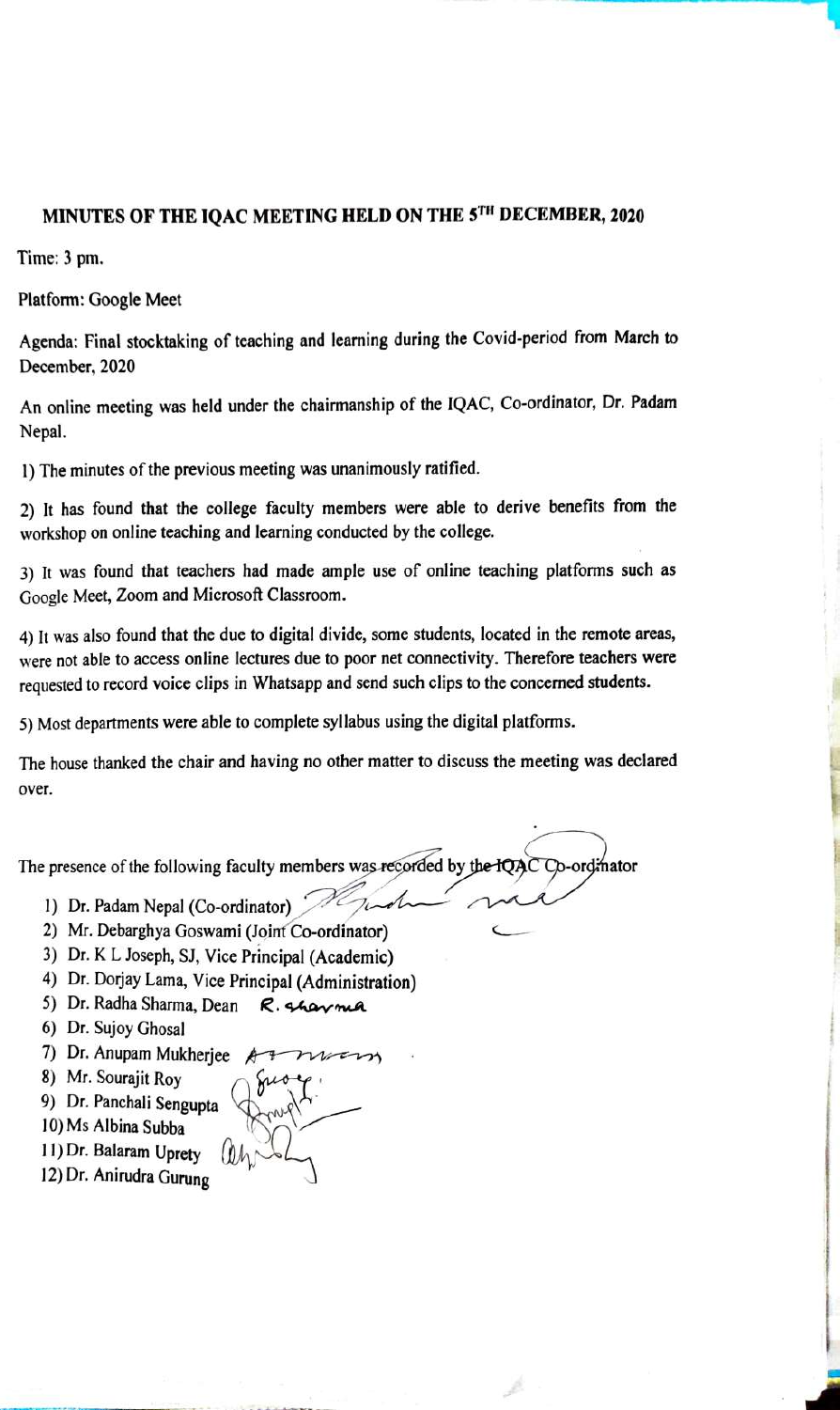Support to the control of



 $\label{eq:4} \mathcal{L}_{\mathcal{A}}=\mathcal{L}_{\mathcal{A}}\mathcal{L}_{\mathcal{A}}\mathcal{L}_{\mathcal{A}}\mathcal{L}_{\mathcal{A}}\mathcal{L}_{\mathcal{A}}\mathcal{L}_{\mathcal{A}}\mathcal{L}_{\mathcal{A}}\mathcal{L}_{\mathcal{A}}\mathcal{L}_{\mathcal{A}}\mathcal{L}_{\mathcal{A}}\mathcal{L}_{\mathcal{A}}\mathcal{L}_{\mathcal{A}}\mathcal{L}_{\mathcal{A}}\mathcal{L}_{\mathcal{A}}\mathcal{L}_{\mathcal{A}}\mathcal{L}_{\mathcal{A}}\mathcal{L}_{\mathcal$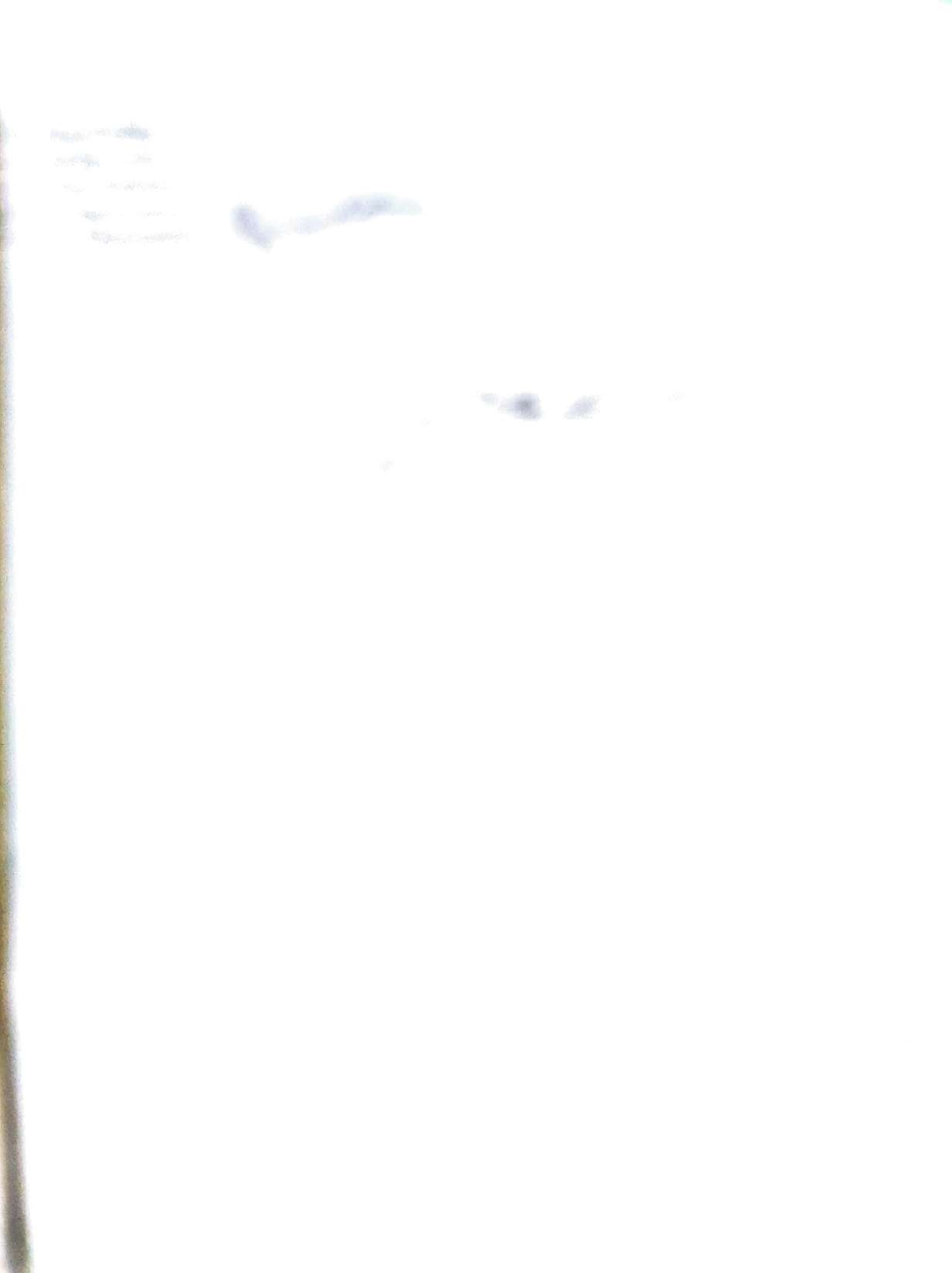### Minutes of the IQAC Meeting held on the 5th MAY, 2020

# Agenda: Situation arising from the extensions of Covid-19 Lockdown

Time: 2 pm.

Platform: Google Meet

An online meeting was held under the chairmanship of the IQAC Co-ordinator, Dr. Padam Nepal in order to discuss the prevailing academic uncertainly prevailing in the college due to the extension of lockdown due to the Covid-19.

- The resolutions of the last meeting was unanimously adopted.
- Resolved that the college would conduct a workshop for orienting the teachers into  $\overline{2}$ . the dynamics of online teaching in order to equip them with the knowhow of online education
- Individual experiences and challenges/problems faced by the faculty members in course of online teaching was shared and tentative solutions suggested.
- Resolved that the teachers would take active steps for familiarising the students with the free e-resources made available by the MHRD like the SWAYAM platform, epathshala, etc.
- 5. Resolved that the  $3^{rd}$  Year Annual batch be given assignments which would be evaluated as components of internal assessment in the event of complete doing away
- of exams due to the pandemic.<br>6. Resolved that the college would Resolved that the college would be very alert to the possibility of mental health problems among students due to the protracted period of lockdown along with its attendant narrative of death, trauma and uncertainty.
- 7. Resolved that faculty members would enroll themselves for MOOC courses in order to be able to switch from the offline to the online mode of teaching.
- 8. The presence of the following faculty members was recorded by the IQAC Coordinator. Signature was kept pending till such time as physical meeting was possible. The house thanked the chair and having no other matter to discuss the meeting was declared over.

ond

Dr. Padam Nepal (Co-ordinator) D

- Mr. Debarghya Goswami (Joint Co-ordinator) 2)
- Dr. K L Joseph, SJ, Vice Principal (Academic)
- 4) Dr. Dorjay Lama, Vice Principal (Administration)
- 5) Dr. Radha Sharma, Dean R.Sharma

6) Dr. Sujoy Ghosal

- 6) Dr. Sujoy Ghosal<br>
7) Dr. Anupam Mukherjee -ATwarm<br>
8) Mr. Sourajit Roy<br>  $(6.40)$
- Mr. Sourajit Roy
- 9) Dr. Panchali Sengupta
- 10) Ms Albina Subba
- 11) Dr. Balaram Uprety
- 12) Dr. Anirudra Gurung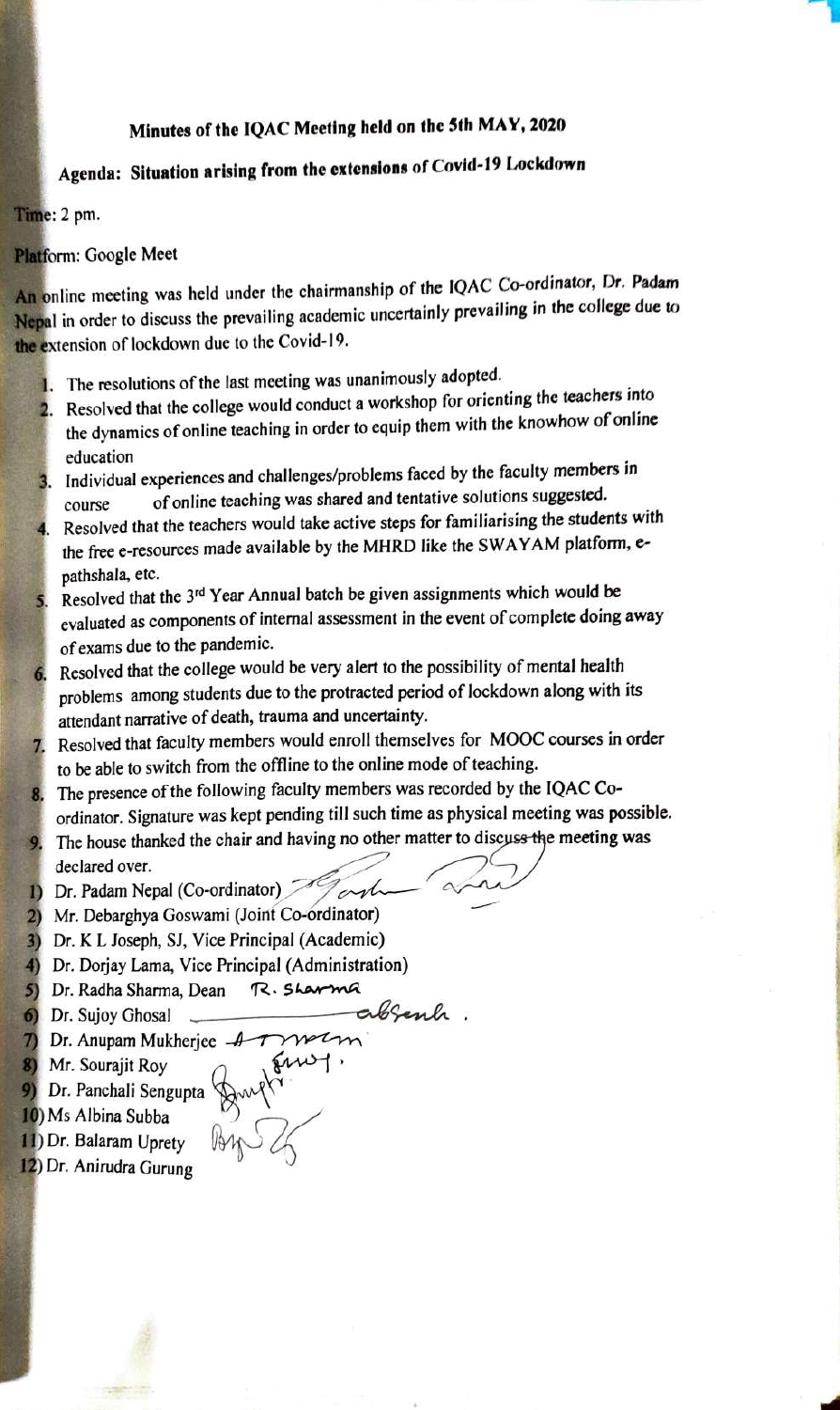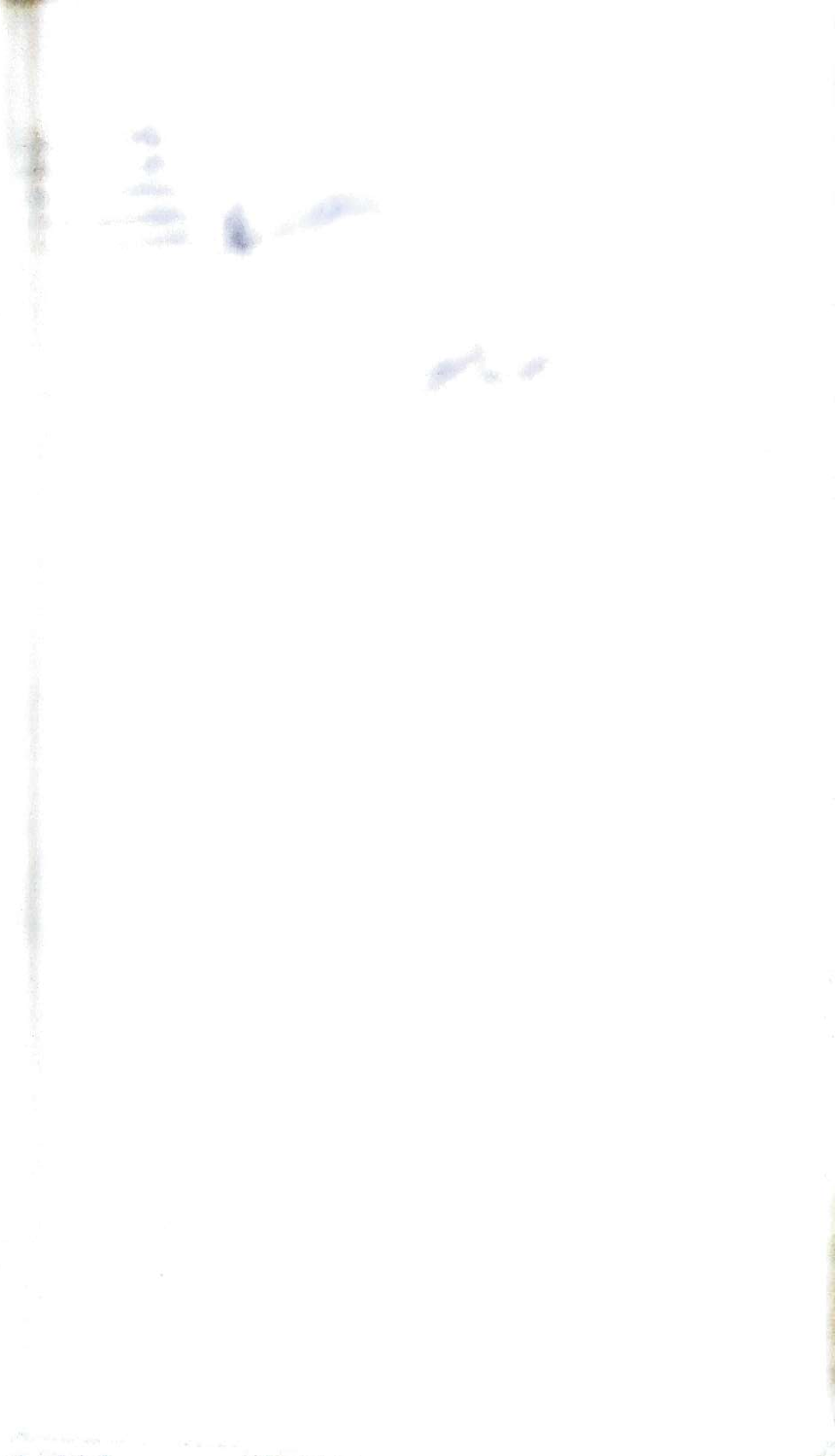## NUTES OF THE IQAC MEETING HELD ON THE 16<sup>TH</sup> OF MARCH, 2020

#### ENDA: Covid-19 Lockdown

e: 3 pm.

tform: Google Meet

online mecting was held under the chaimanship of the 1QAC Co-ordinator, Dr. Padam pal. This meeting was called in view of the government notification on the first Covid kdown announced by the State Government on the 14<sup>th</sup> of March, 2020.

The resolutions of the last meeting was unanimously adopted.

Resolved that in view of the unprecedented circumstances arising due to the Covid-19 **idemic, alternative modes of facilitating the teaching-learning process based on a judicious** of technology needed to be explored.

Resolved that the teachers would enroll themselves at the earliest opportunity for online **irses on e-learning and MOOCS** so as to be competent enough to harness technology for ching-learning in the absence of physical classes.

The meeting also decided to explore the viability of using online platforms for live ching in view of the fact that a huge section of the students come from remote areas where internet connectivity is unstable and weak.

The IQAC requested the college to arrange for workshop on online teaching in order to in faculty members for taking online classes.

**e house thanked the chair and having no other matter to discuss the meeting was declared** Ŧ.

**presence** of the following faculty members was recorded by the<sub>j</sub>IQAC Co-ordinator. nature was kept pending till such time as physical meeting was possible.

- 1) Dr. Padam Nepal (Co-ordinator)
- 2) Mr. Debarghya Goswami (Joint Co-ordinator)
- 3) Dr. KL Joseph, SJ, Vice Principal (Academic)
- 4) Dr. Dorjay Lama, Vice Principal (Administration)
- 5) Dr. Radha Sharma, Dean R Shawma
- **6) Dr. Sujoy Ghosal**
- 7) Dr. Anupam Mukherjec  $A$ 1 W  $\sim$
- 8) Mr. Sourajit Roy
- **Dr. Panchali Sengupta** Ran
- 10) Ms Albina Subba